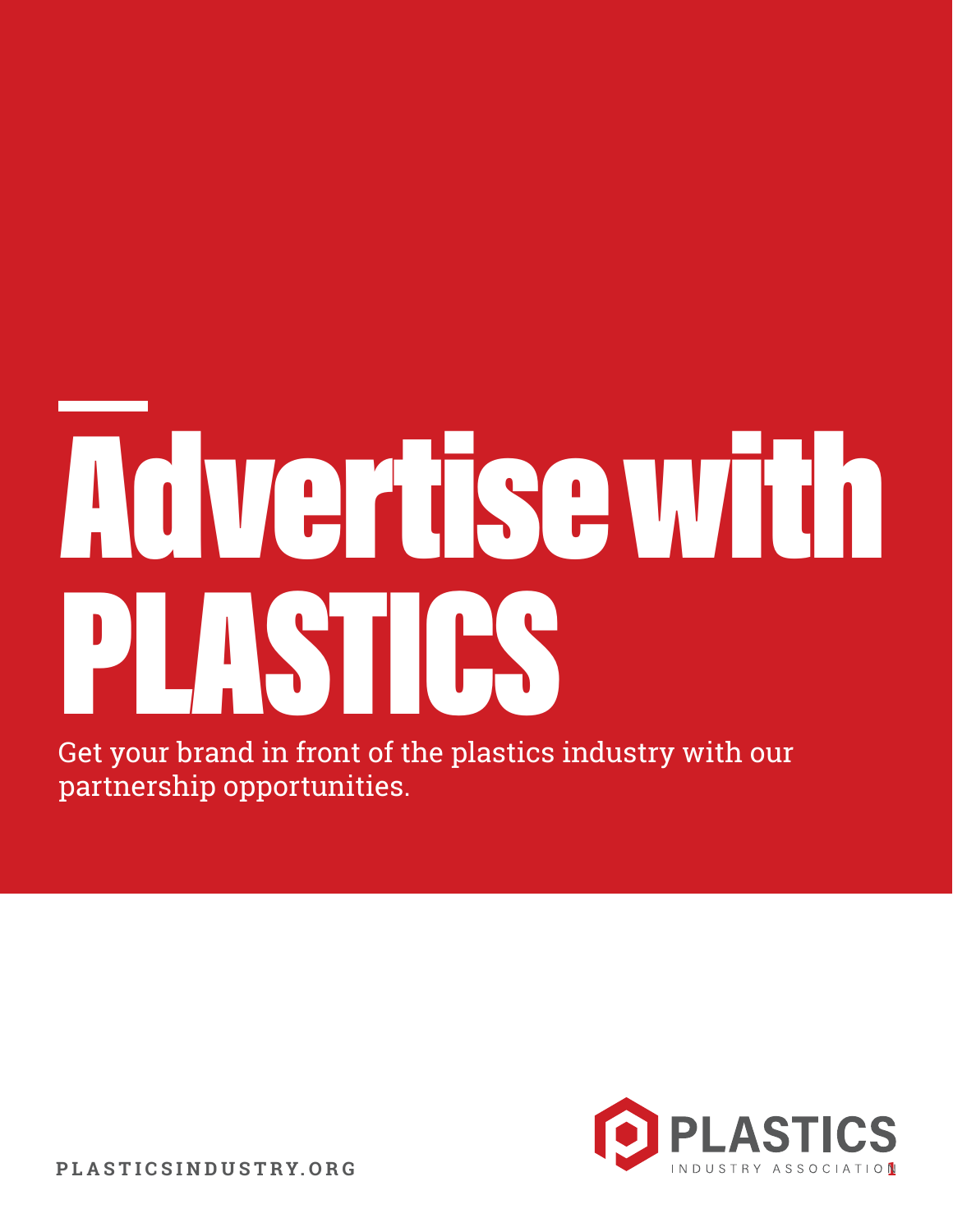#### Table of Contents

| <b>About Us</b>                            |
|--------------------------------------------|
| <b>Advertise with PLASTICS Magazine</b>    |
| <b>Print Best Practices</b>                |
| <b>Advertise with insidePLASTICS</b>       |
| <b>Advertise with Sponsored e-Blasts</b>   |
| <b>HTML Best Practices</b>                 |
| <b>Advertise with Sponsored Blog Posts</b> |
| <b>Editorial Calendar</b>                  |
| <b>Contact Information</b>                 |
|                                            |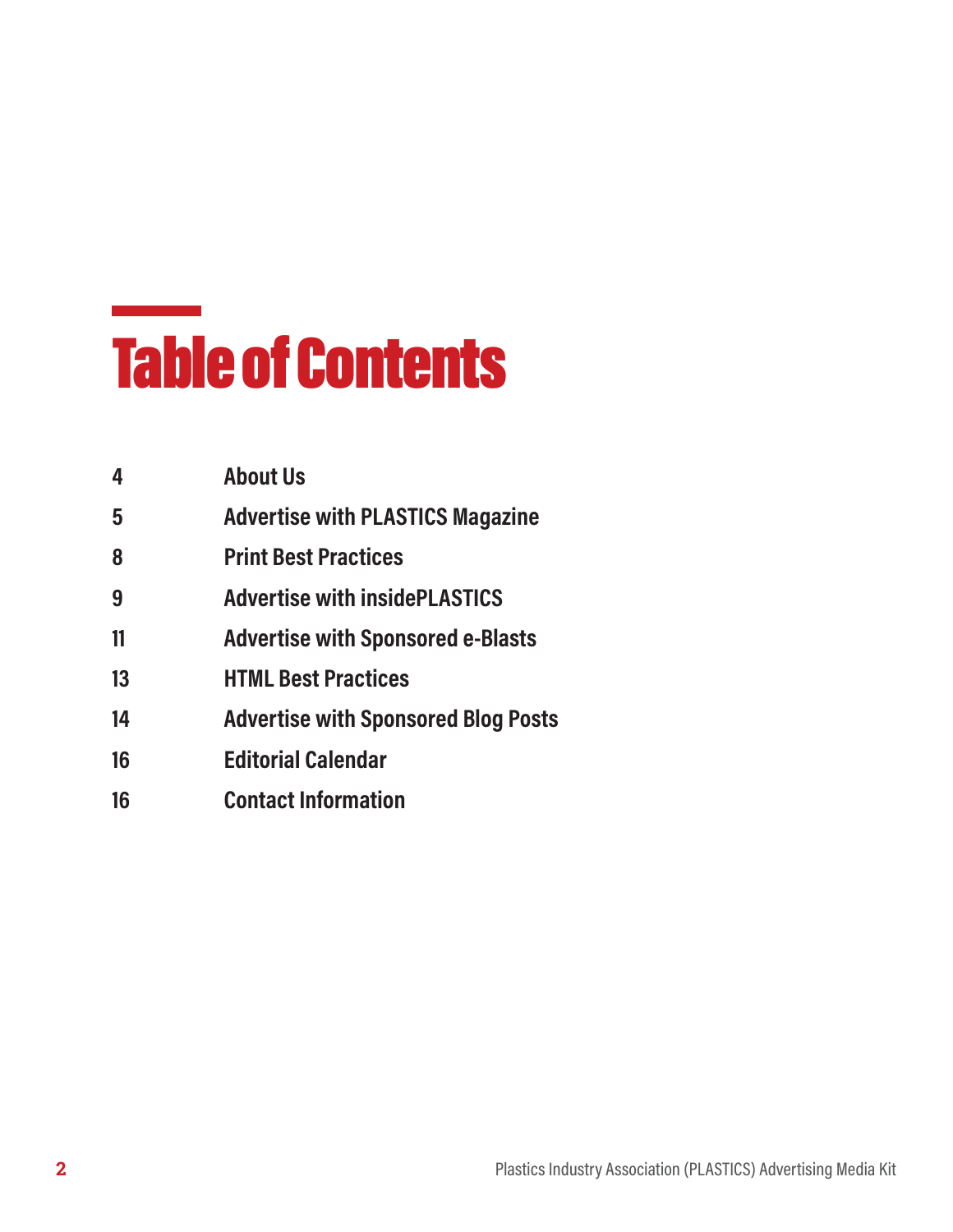# Your audience is here—where are you?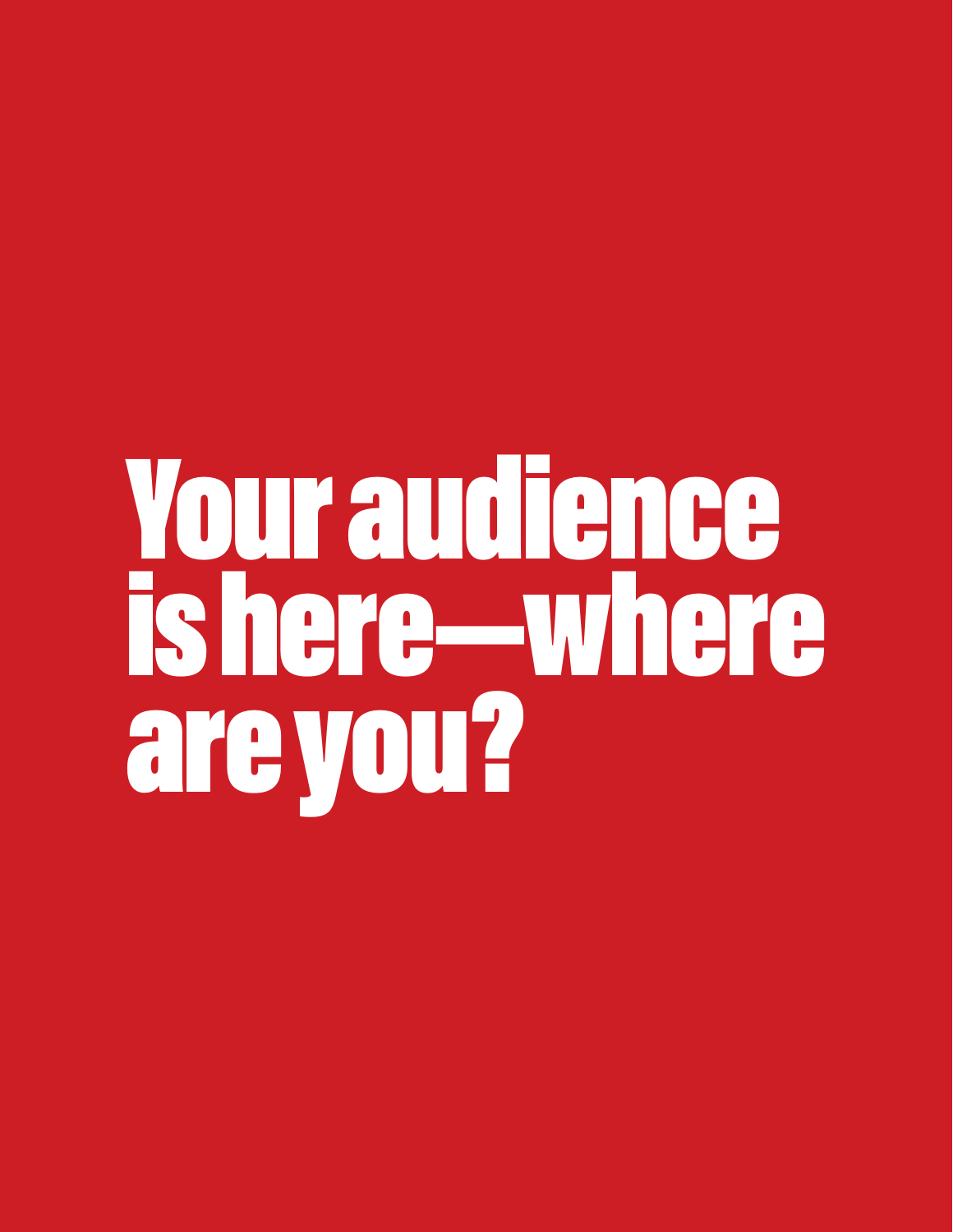

The **Plastics Industry Association (PLASTICS)**  represents the entire plastics supply chain, globally — from materials and equipment suppliers to processors, converters and recyclers. PLASTICS has been **working to make its members and the industry more globally competitive** while advancing recycling and sustainability. To help your business thrive, PLASTICS provides valuable connections to industry peers, exclusive economic data, the latest standards and regulatory information, and a voice in every state and the nation's capital. To learn more about PLASTICS' education initiatives, industry-leading insights, events, policy advocacy, and the largest plastics trade show in the Americas, NPE: The Plastics Show, **visit plasticsindustry.org**.

NPE® provides a global platform for technological ingenuity and innovation in the plastics industry—automation, robots, cobots, end-of-arm tooling, three- and four-dimensional printing, machinery, mold components, industrial polymers, and anything else you can imagine. Every three years, **attendees discover the 1.2+ million net square feet of exhibits from more than 2,000 exhibitors** spotlighting the latest technologies, materials, and processes in plastics that are revolutionizing medicine, packaging, consumer products, transportation, and sustainable manufacturing. Learn how NPE2021 is set to Transform Tomorrow at **npe.org.**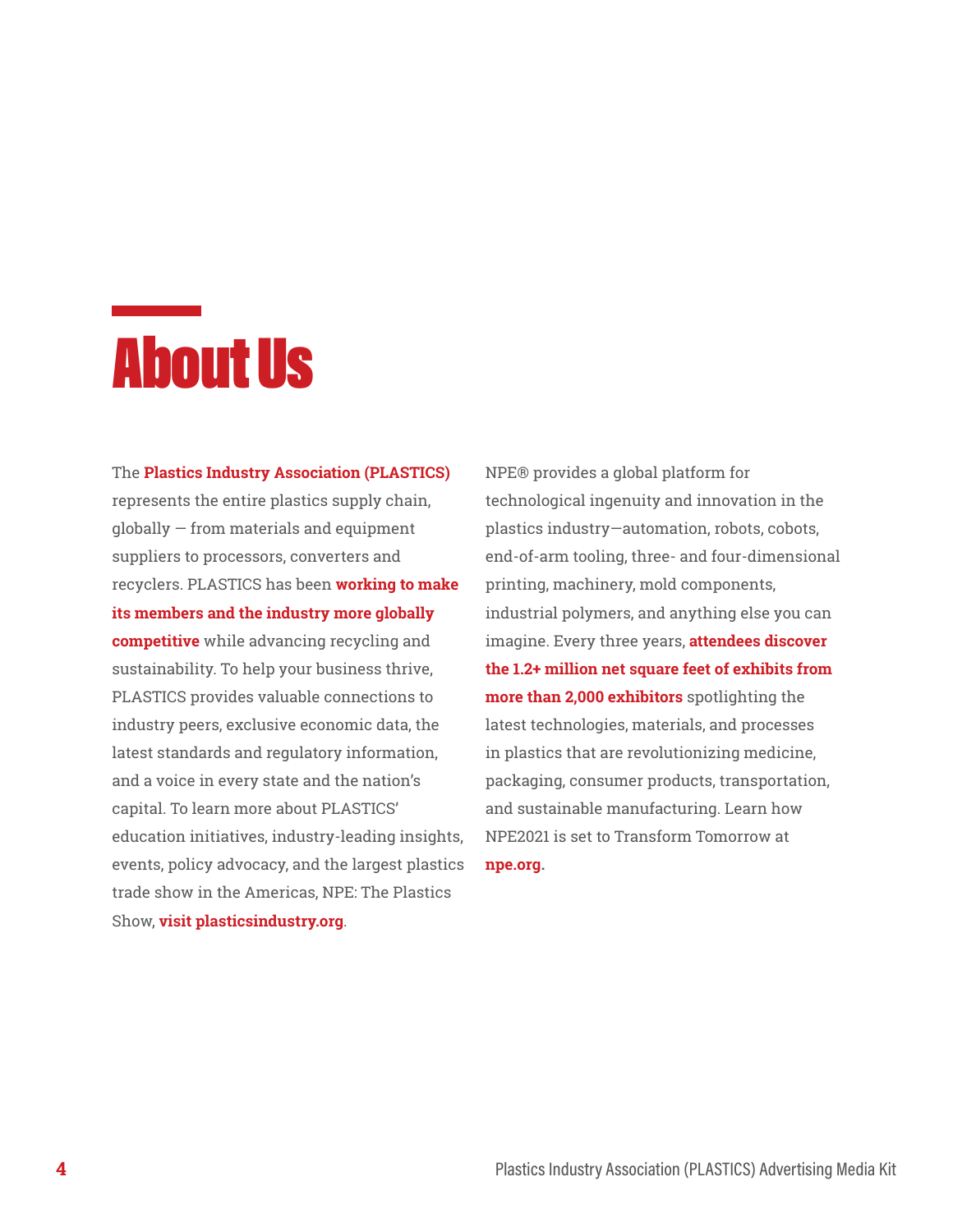

# Advertise with PLASTICS Magazine

Plastics Industry Association (PLASTICS) Advertising Media Kit **5**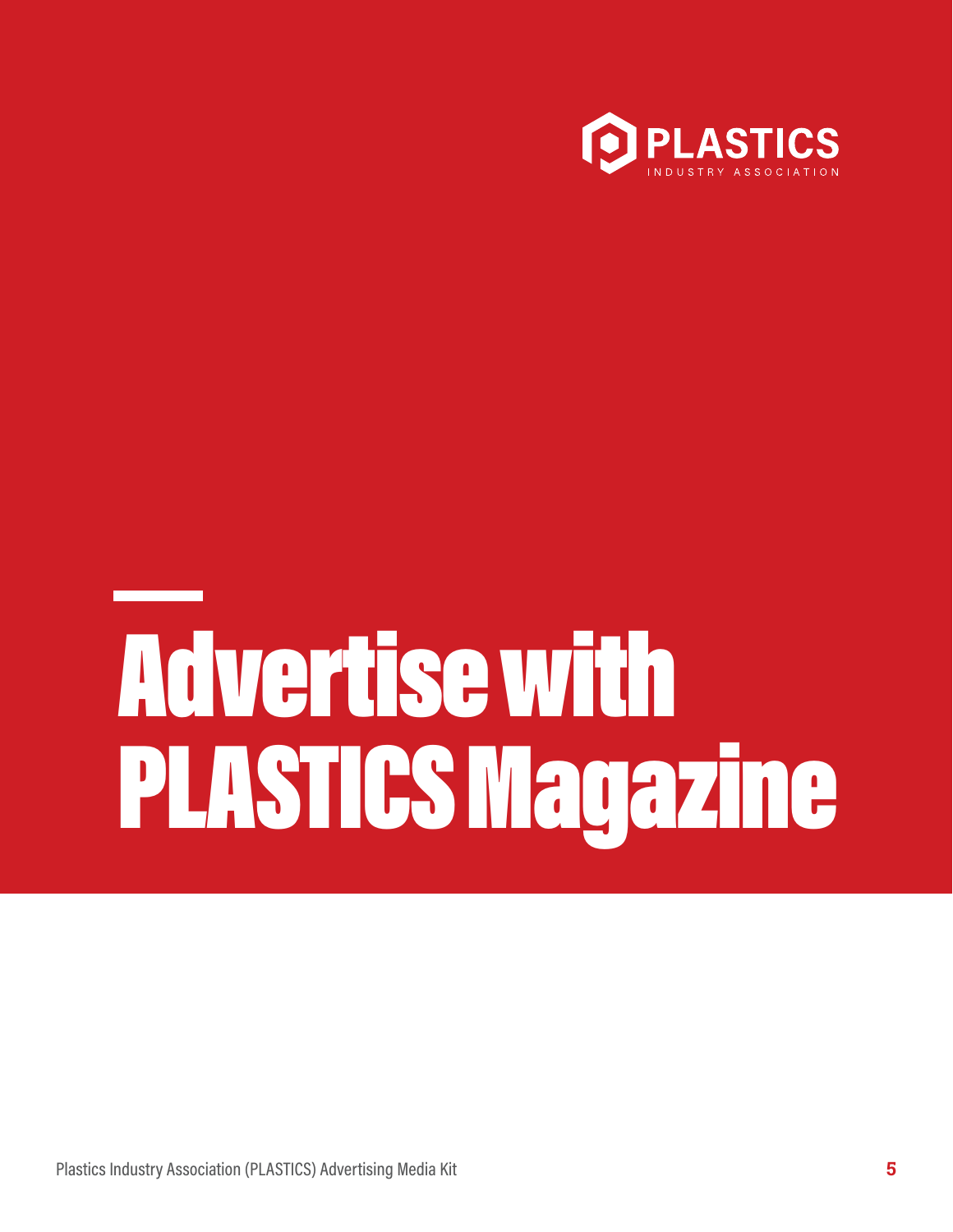#### The Stats

Plastics Industry Association (PLASTICS) launched the newly branded bi-annual PLASTICS Magazine in the spring of 2017. The nearly 4-year-old, award-winning publication has received an updated look to coincide with PLASTICS' recent rebrand. Inside PLASTICS Magazine you'll find fresh perspectives on industry

issues and trends, a deeper dive into advocacy and outreach efforts, event profiles, and an inside look at PLASTICS and what we're contributing to the industry at-large. Each issue reaches decision-makers at some of the leading plastics companies around the globe.



Reach up to **7,250 industry professionals** across the entire plastics industry supply chain.



Reaches professionals in over **30 countries**  and U.S. downloads are frequent in the following states: **California, Georgia, Illinois, and Texas**.



Common titles for downloads include: **CEO, president, vice president, sales, and director.** 



Access to nearly **1,000**  PLASTICS member companies.



Available year-round in digital format. **plasticsindustry.org** 



Bonus distribution at **tradeshows and PLASTICS events**  throughout the year.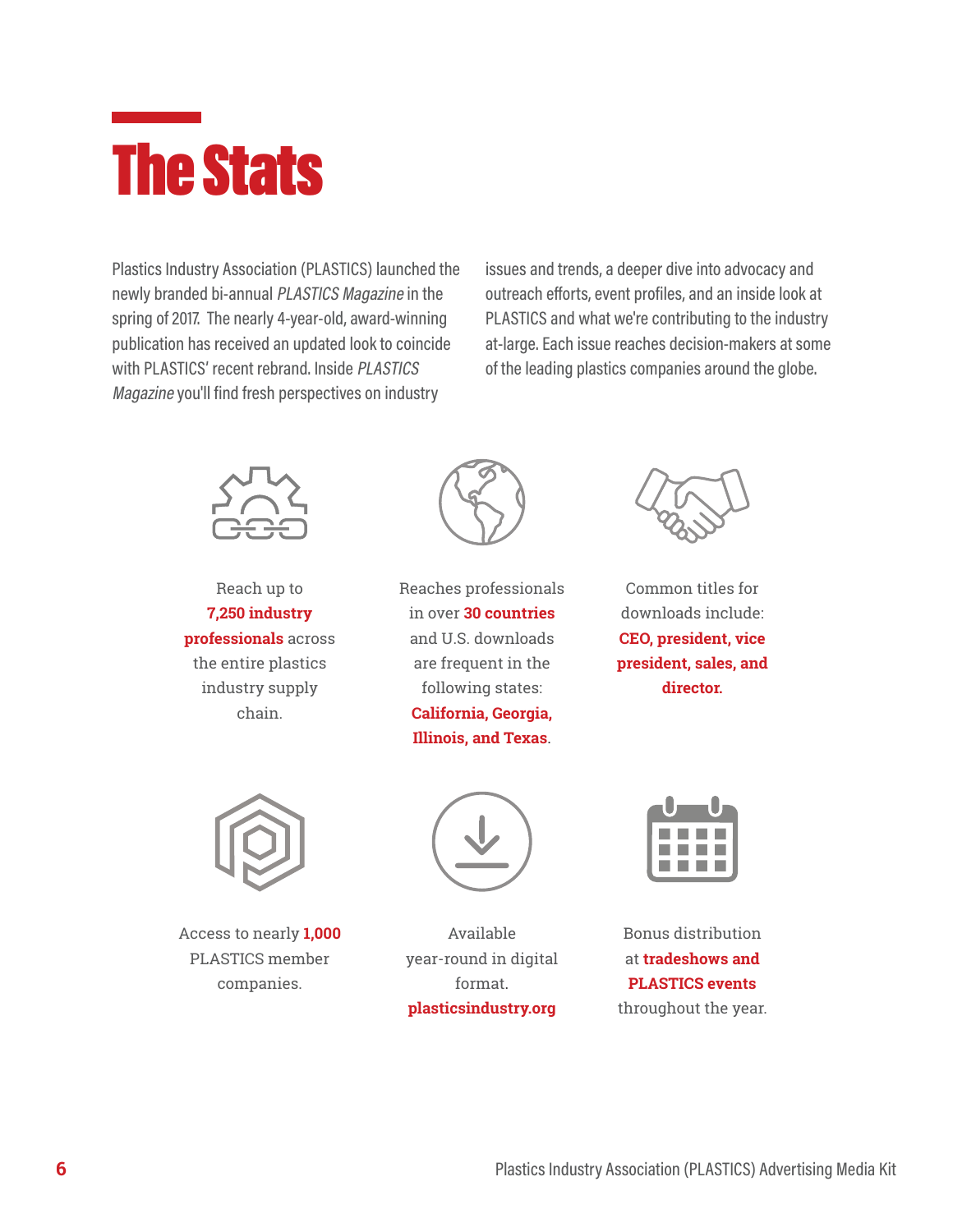#### Specs & Rates

| Full-Page Bleed | Full-Page No Bleed | Half-Page<br>Horizontal |
|-----------------|--------------------|-------------------------|
|                 |                    |                         |
|                 |                    |                         |

| Centerfold<br>Two Full-Page |  |
|-----------------------------|--|
|                             |  |

| <b>Ad Position</b>                          | <b>Rate</b> | <b>Bleed</b>        | Trim               | <b>Live</b>           |
|---------------------------------------------|-------------|---------------------|--------------------|-----------------------|
| <b>Inside Front Cover</b>                   | \$2,750     | 8.625"W x 11.125"H  | 8.5"W X 11"H       | $7.5''$ W x 10"H      |
| <b>Inside Back Cover</b>                    | \$2,500     | 8.625"W x 11.125"H  | 8.5"W X 11"H       | $7.5''$ W x 10"H      |
| <b>Full-Page</b>                            | \$2,000     | 8.625"W x 11.125"H  | 8.5"W X 11"H       | $7.5''$ W x 10"H      |
| <b>Half-Page (horizontal)</b>               | \$1,500     |                     | m.                 | $7"$ W $x$<br>4.583"H |
| Centerfold - Two<br><b>Full-Page Spread</b> | \$3,750     | 17.125"W x 11.125'H | <b>17"W X 11"H</b> | <b>16"W x 10"H</b>    |

\*\*Advertising net rates are in U.S. dollars and per issue unless otherwise by contract. Invoicing at time of placement and due within 30 days.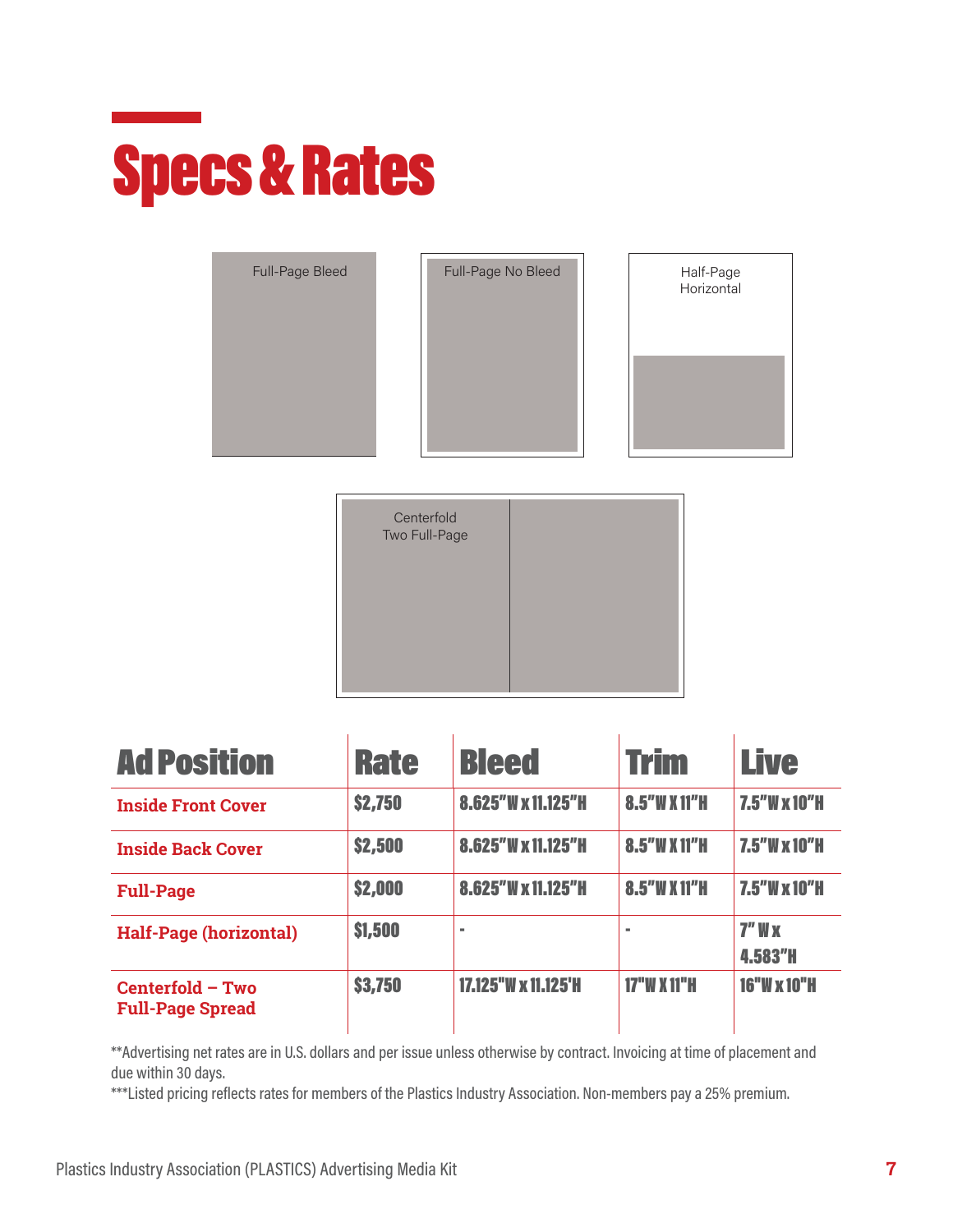#### Print Best Practices

- Provide ads as Final High-Res (PDF/X-1A) CMYK PDFs.
- All PDF files must meet PDF/X-1A standards at 300 dpi.
- Cover ads have a 0.125 in. bleed. All other ads are no bleed.
- Spreads must be submitted as two single page PDF/X-1A files.
- Link all high-resolution images and fonts in the native application file before creating the PDF.
- All fonts must be fully embedded (no subsets) in the PDF document.
- Type created in a bitmap program, such as Photoshop, can look jagged or fuzzy.

Type should be done in a layout application such as Quark or InDesign. If fonts need to be emailed they must be compressed. PC fonts are unacceptable.

- All images and colors must be CMYK mode.
- No RGB or SPOT colors will be accepted. PLASTICS will not be responsible for altered colors due to conversion to CMYK.
- All images and logos must be at least 300 dpi (at 100% file size).
- Images from the internet cannot be used due to standard low resolution.
- All transparencies must be flattened.
- Do not resample a file larger than its original size.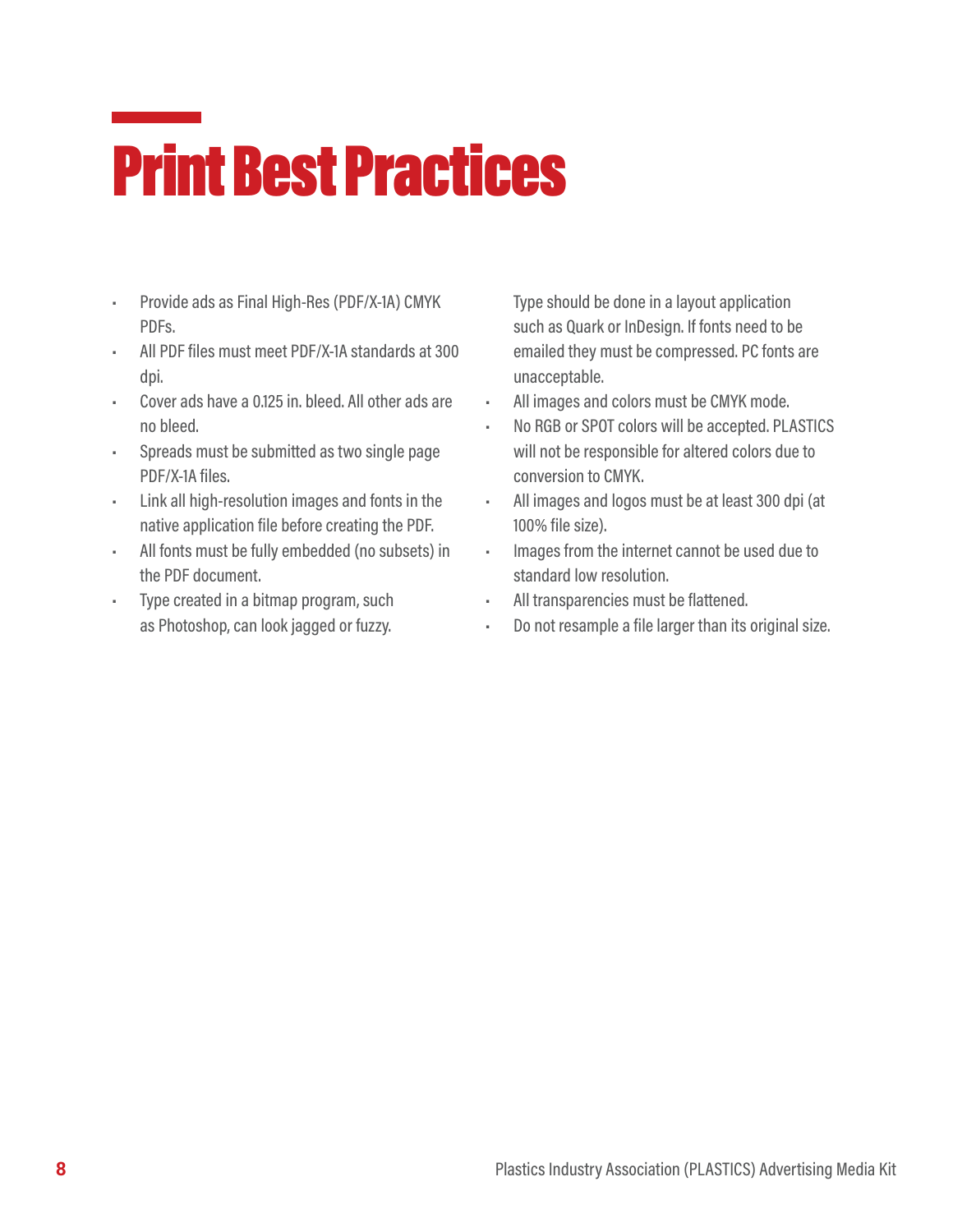

### Advertise with insidePLASTICS (e-newsletter)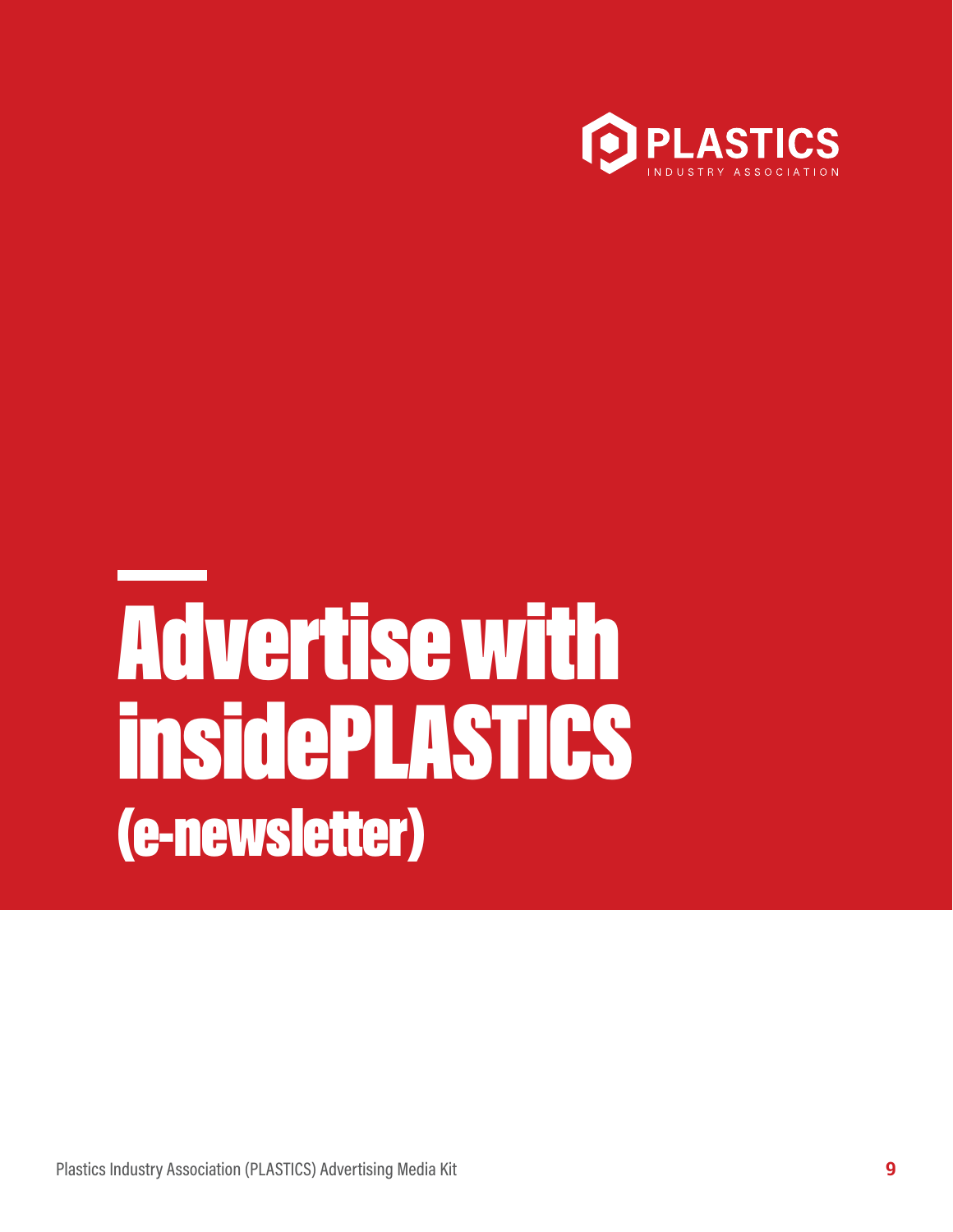#### The Stats & Specs

The Plastics Industry Association (PLASTICS) publishes insidePLASTICS, a bi-weekly newsletter about twodozen times per year. This e-newsletter covers association updates, industry news, member features, advocacy efforts, upcoming events and more.

With an engaged audience and digital media convenience, it is a cost-effective solution to get your brand in front of some of the plastics' biggest players. Drive new traffic to your site and increase your return on investment (ROI).



Circlation up to **7,250**  leaders in the plastics industry supply chain.



Enagaged bi-weekly readership from over **300 organizations** with a **12-15%** open rate.



Access to nearly **1,000** PLASTICS member companies.

| <b>Ad Position</b>    | <b>Rate</b>  | <b>Details</b>                                                                                                                                                                                                                                                                                 | <b>Specs</b> |
|-----------------------|--------------|------------------------------------------------------------------------------------------------------------------------------------------------------------------------------------------------------------------------------------------------------------------------------------------------|--------------|
| <b>Full Column Ad</b> | <b>\$750</b> | One ad spot available per send,<br>٠<br>first come first served<br>Labeled as "Paid Advertising"<br>٠<br>Content subject to approval by<br>٠<br><b>PLASTICS</b><br>Column includes<br>$\alpha$<br>Image (600 x 200 px)<br>٠<br>Text [215 characters]<br>٠<br>URL for Call-to-Action (CTA)<br>٠ | 600 x 200 px |

\*\*Advertising net rates are in U.S. dollars and per issue unless otherwise by contract. Invoicing at time of placement and due within 30 days.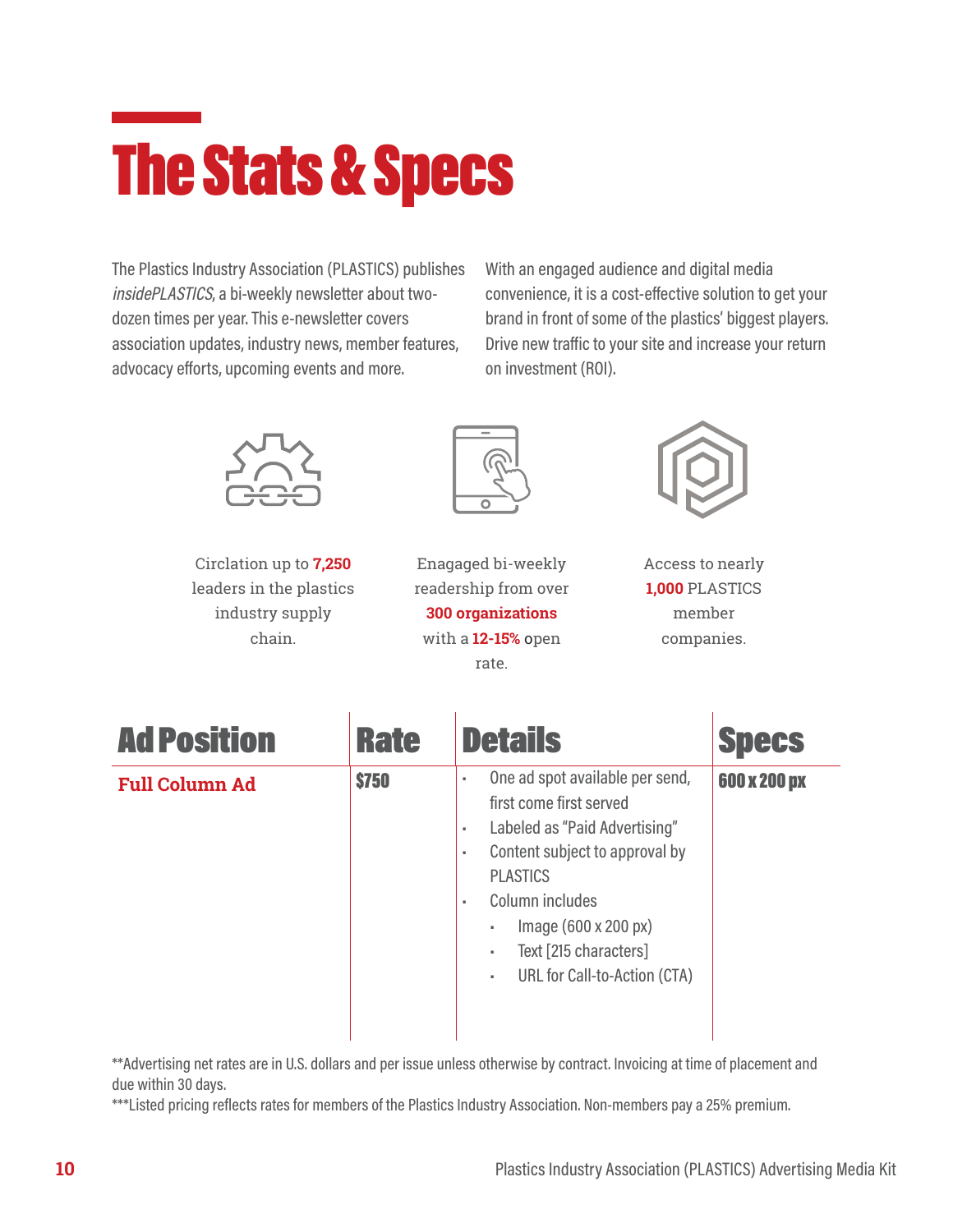

### Advertise with Sponsored e-Blasts (standalone promotional email)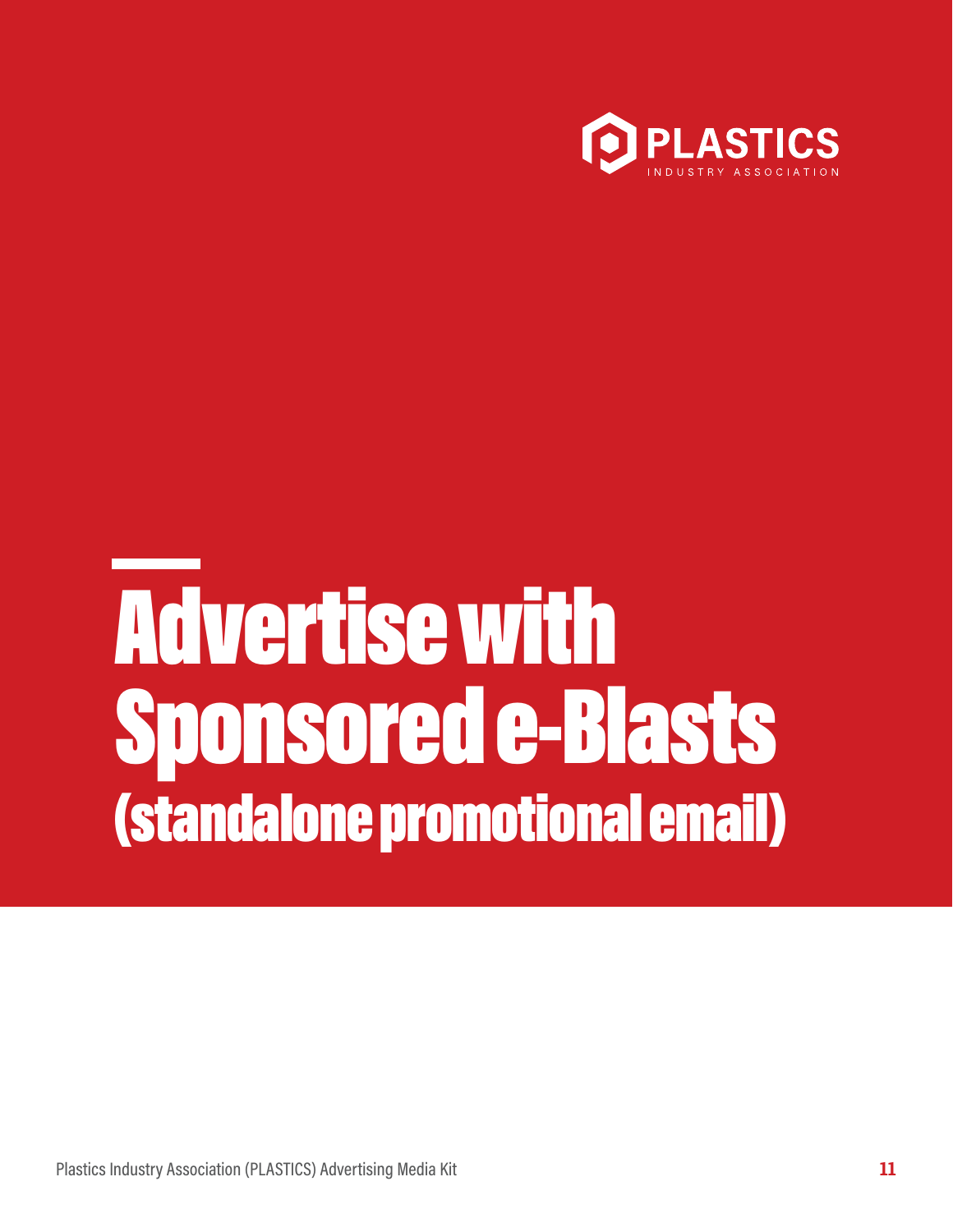#### The Stats & Specs

Plastics Industry Association (PLASTICS) reaches some of the leading organizations in the plastics industry with email outreach on nearly a daily basis. Many of our partners have seen the value in promoting their brands with a sponsored email to our membership.

We will work with you to identify your goals and segment targets with our most engaged contacts to increase interaction and conversions. Our list is continuously growing, creating more opportunities for you to reach audiences that matter most.



Enagaged bi-weekly readership to nearly **1,000 organizations** with a **15%** average open rate.



Nearly **1/3** of opens click across all CTAs. and links.



Less than **1%** of opens lead to unsubscribers for partner emails.

| <b>Email Contacts</b> | Rate           |
|-----------------------|----------------|
| <b>Under 2,500</b>    | \$2,000        |
| 2,500-5,000           | <b>\$2,500</b> |
| 5,000-7,500           | \$3,000        |
| More than 7,500       | \$3,500        |

| <b>Email Layout</b> | <b>Specs</b>  |
|---------------------|---------------|
| <b>Column</b> width | <b>600 px</b> |
| <b>Header image</b> | 600 x 200 px  |
| 2 column images     | 277 x 180 px  |
| 3 column images     | 180 x 180 px  |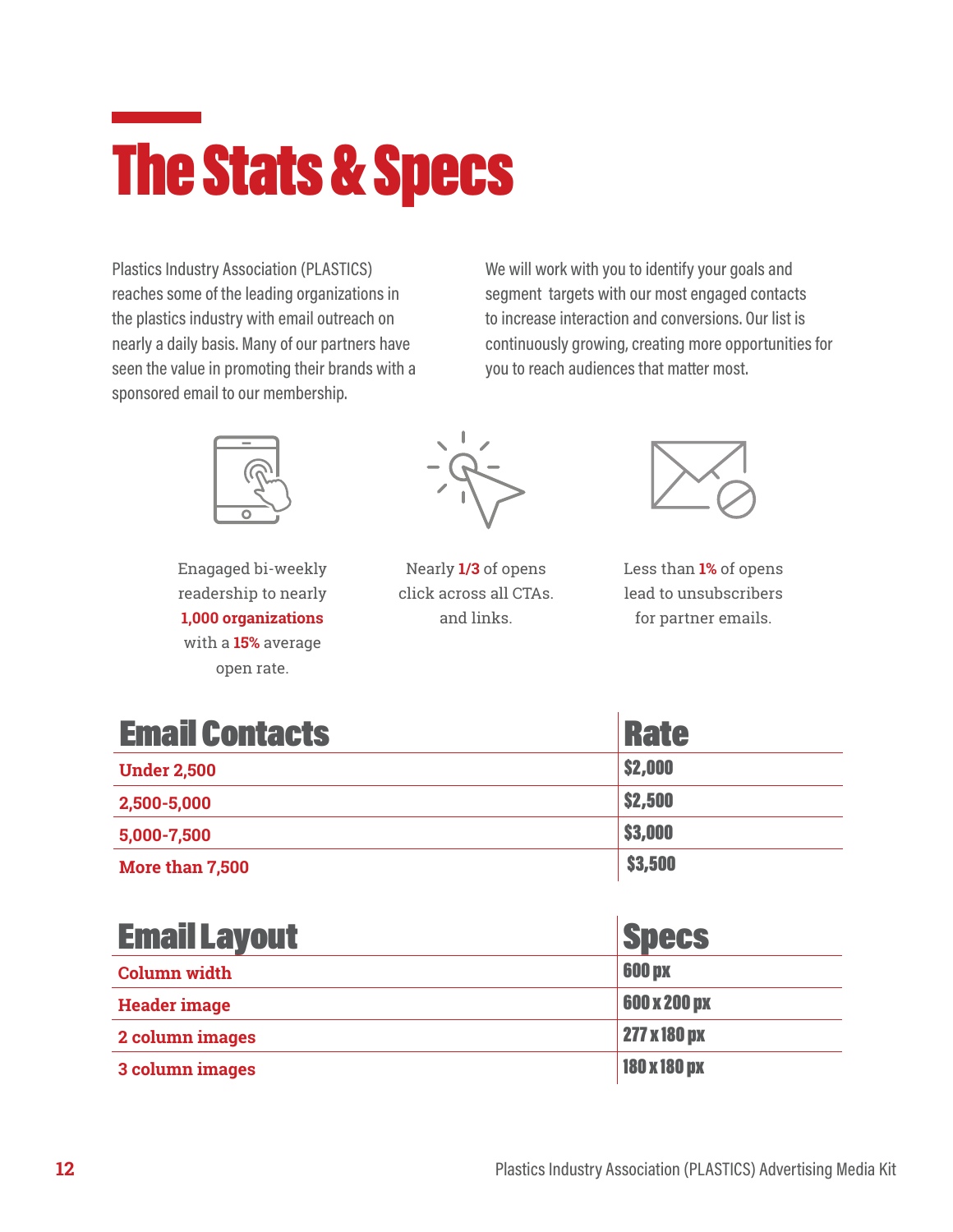#### HTML BEST PRACTICES

- Designed/coded, packaged HTML file (message content and design provided by advertiser)
- Reply address must be provided by the advertiser
- The email will include a disclaimer noting it is sponsored and does not represent an endorsement by the Plastic Industry Association (PLASTICS).
- Content is subject to approval by PLASTICS
- Opportunity to segment your list by target and content based on the list total amount
- Limit sales language to avoid spam filters (free, discount, deal, etc.)
- Clean minimal layout, the goal is to drive readers to your landing page/site (Recommended: Use UTM codes or another form of tracking links)
- Include an exclusive offer, educational content, a subscription, data report, or something of value

\*\*Advertising net rates are in U.S. dollars and per issue unless otherwise by contract. Invoicing at time of placement and due within 30 days.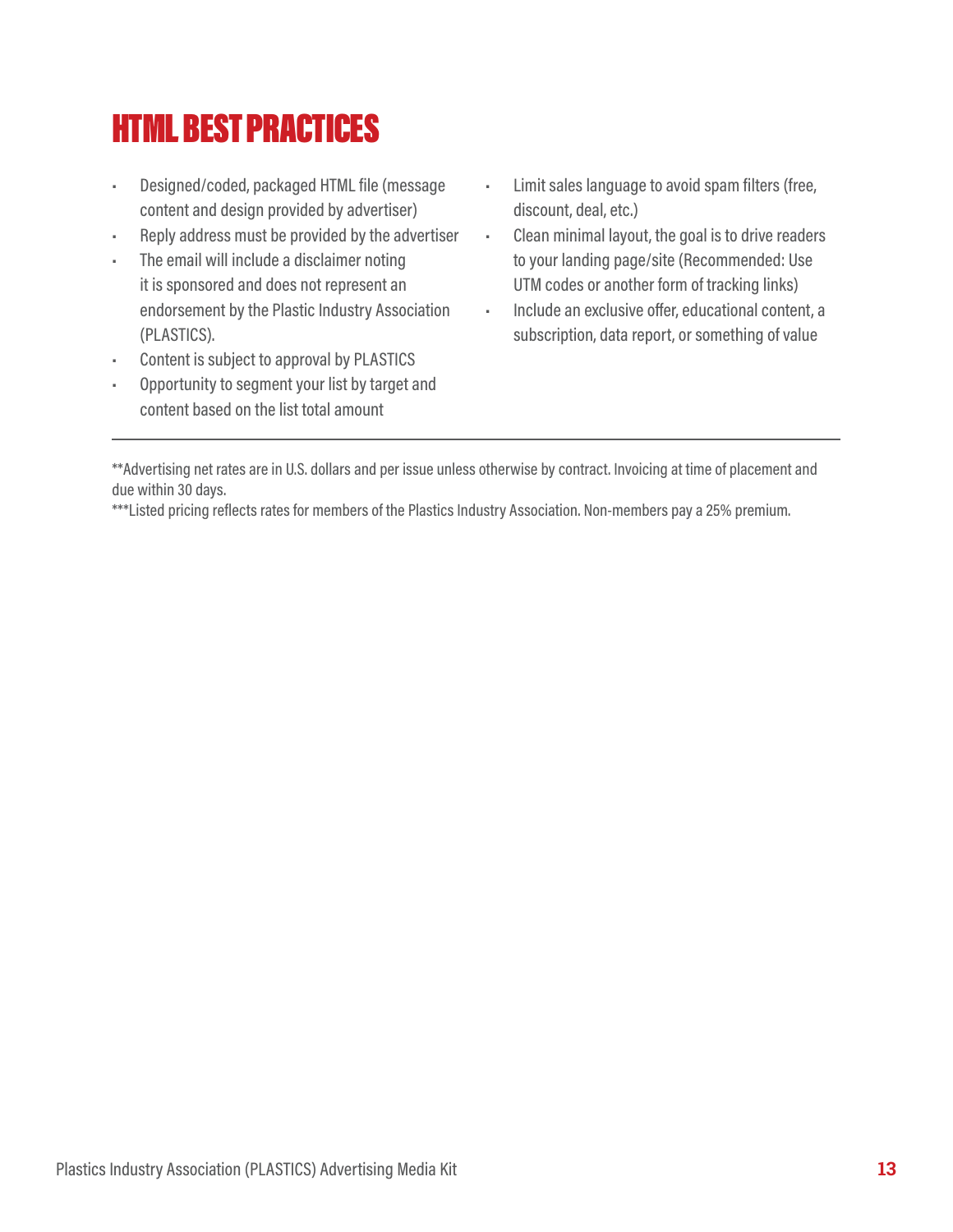

## Advertise with a Sponsored Blog Post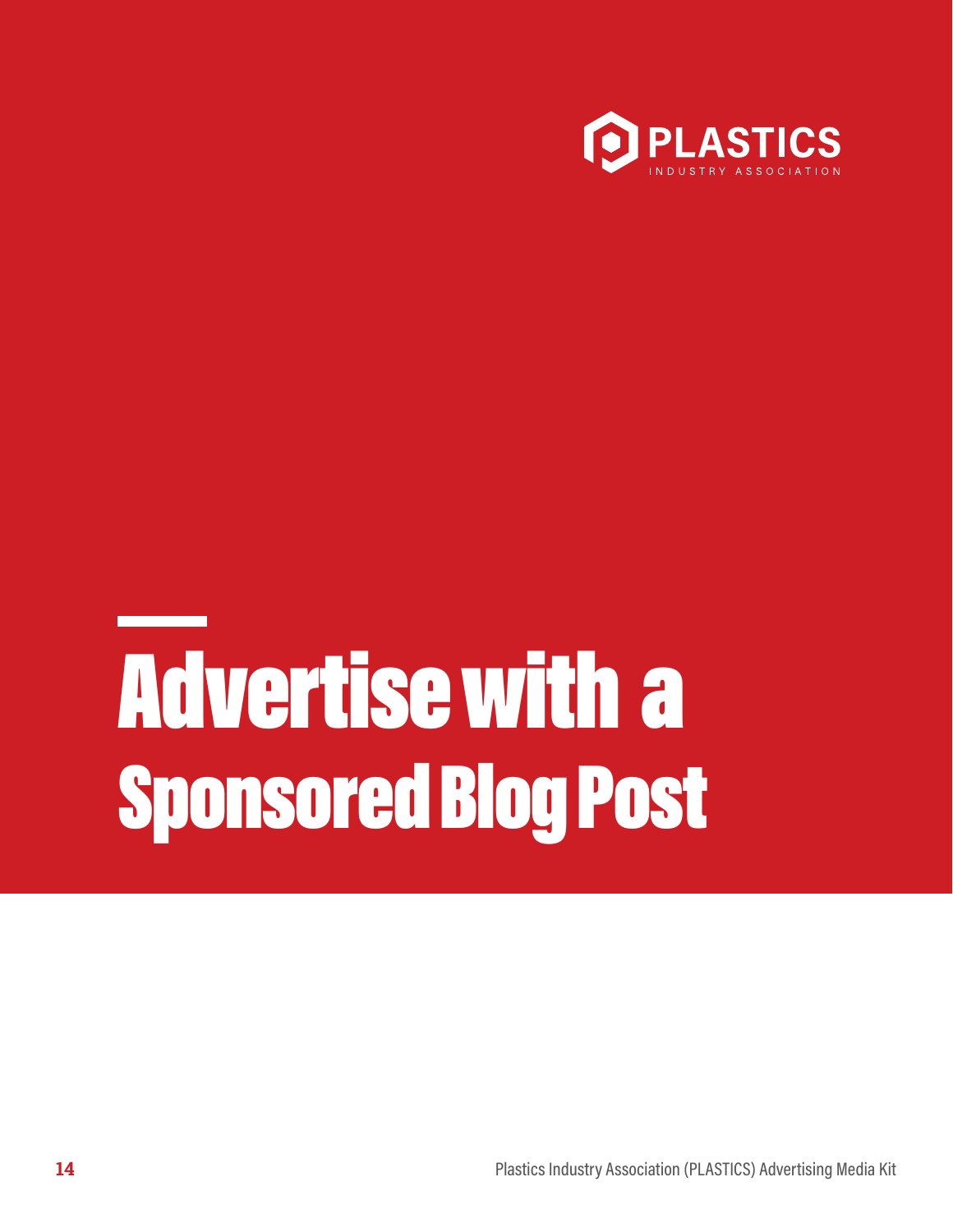#### The Stats & Specs

A Plastics Industry Association (PLASTICS) sponsored blog post is a new opportunity for you to get your story out. If you have a new product hitting the market, a case study, or a milestone, tell your story with a PLASTICS sponsored blog.

The marketplace can make it challenging to get your message out, communicate directly with the plastics industry supply chain, and mix up your content strategy with something new.



Monthly average of **200** page views with over **100** unique page views.



Available year-round in digital format. **plasticsindustry.org** 



Promotion and circulation in our e-newsletter and social media audience of close to **70,000** engaged followers.

| <b>Content</b>    | <b>Rate</b> | <b>Details</b>                                                                                                                                                                                                                                                                                                                                                                                      |
|-------------------|-------------|-----------------------------------------------------------------------------------------------------------------------------------------------------------------------------------------------------------------------------------------------------------------------------------------------------------------------------------------------------------------------------------------------------|
| <b>Guest Blog</b> | \$1,500     | Article should be approximately 700 words<br>٠<br>provided as a Microsoft Word document<br>Provide no more than two high-resolution<br>٠<br>images at least 300 dpi in .jpef or .png format<br>Blog post will be labeled as "Sponsored" and<br>٠<br>does not represent an endorsement by the<br><b>Plastics Industry Association (PLASTICS).</b><br>Content is subject to approval by PLASTICS<br>٠ |

\*\*Advertising net rates are in U.S. dollars and per issue unless otherwise by contract. Invoicing at time of placement and due within 30 days.